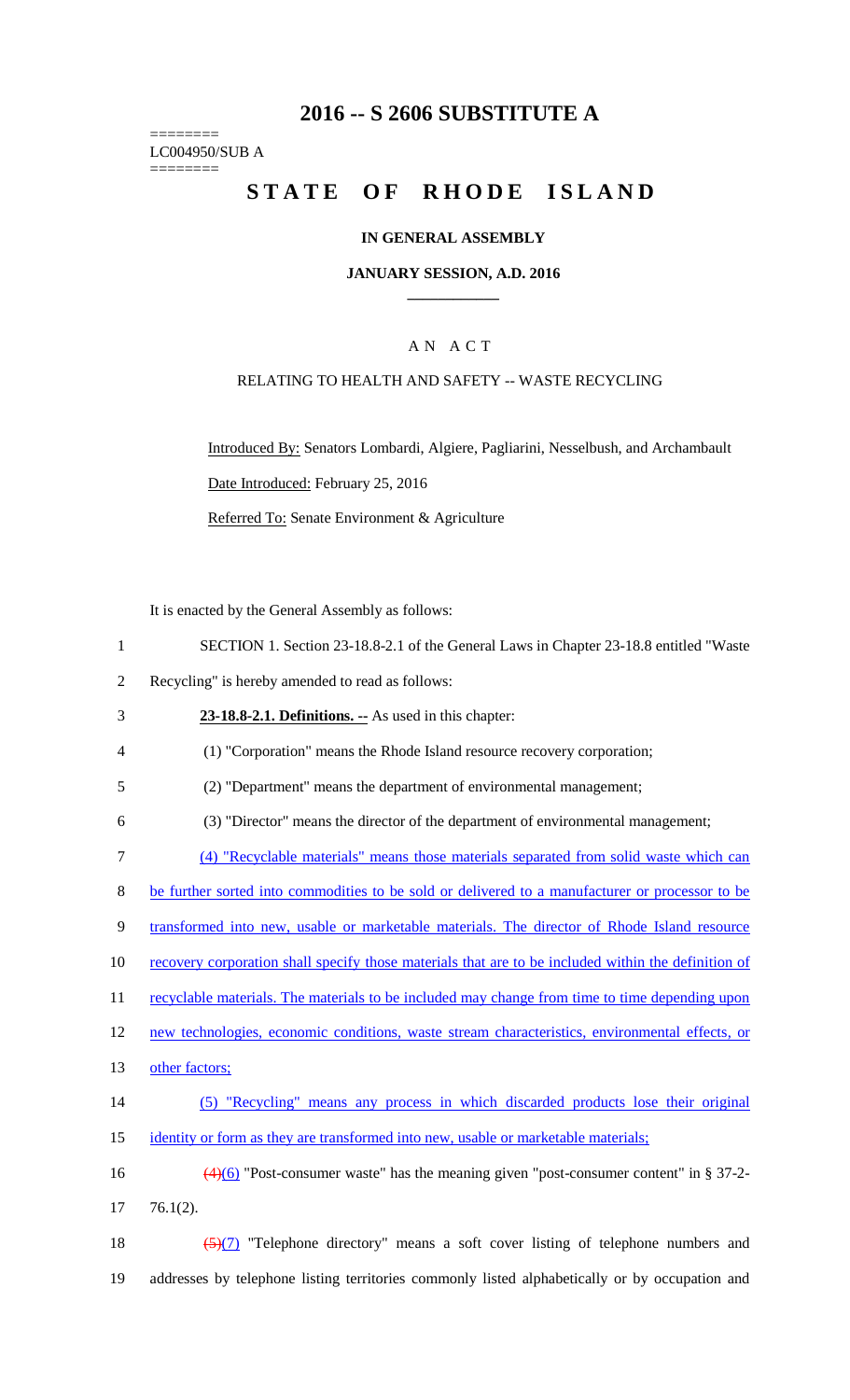distributed to households and businesses on behalf of telecommunications utilities or private

advertisers; and

- (6)(8) "Telephone directory distributor" means any party which distributes telephone directories within the state, and shall include the principal of the party if the party is an agent and the principal is located or doing business in the state.
- 

 SECTION 2. Section 23-18.9-7 of the General Laws in Chapter 23-18.9 entitled "Refuse Disposal" is hereby amended to read as follows:

 **23-18.9-7. Definitions. --** As used in this chapter, the following terms shall, where the context permits, be construed as follows:

 (1) "Beneficial reuse material" means a processed, nonhazardous, solid waste not already defined as recyclable material by this chapter and by regulations of the Rhode Island department of environmental management that the director has determined can be reused in an environmentally beneficial manner without creating potential threats to public health, safety, welfare, or the environment or creating potential nuisance conditions.

 (2) "Beneficial use determination" (BUD) means the case-by-case process by which the director evaluates a proposal to use a specific solid waste as a beneficial reuse material for a specific purpose at a specific location within the host municipality.

 (3) "Cocktailing" means the adding, combining, or mixing of hazardous waste as defined in § 23-19.1-4 with construction debris and demolition debris.

 (4) "Construction and demolition (C&D) debris" means non-hazardous solid waste resulting from the construction, remodeling, repair, and demolition of utilities and structures and uncontaminated solid waste resulting from land clearing. This waste includes, but is not limited to, wood (including painted, treated, and coated wood, and wood products); land-clearing debris; wall coverings; plaster; drywall; plumbing fixtures; non-asbestos insulation; roofing shingles and other roof coverings; glass; plastics that are not sealed in a manner that conceals other wastes, empty buckets ten (10) gallons or less in size and having no more than one inch of residue remaining on the bottom; electrical wiring and components containing no hazardous liquids; and pipe and metals that are incidental to any of the previously described waste. Solid waste that is not C&D debris (even if resulting from the construction, remodeling, repair, and demolition of utilities, structures and roads; land clearing) includes, but is not limited to, asbestos; waste; garbage; corrugated container board; electrical fixtures containing hazardous liquids, such as fluorescent light ballasts or transformers; fluorescent lights; carpeting; furniture; appliances; tires; drums; containers greater than ten (10) gallons in size; any containers having more than one inch of residue remaining on the bottom; and fuel tanks. Specifically excluded from the definition of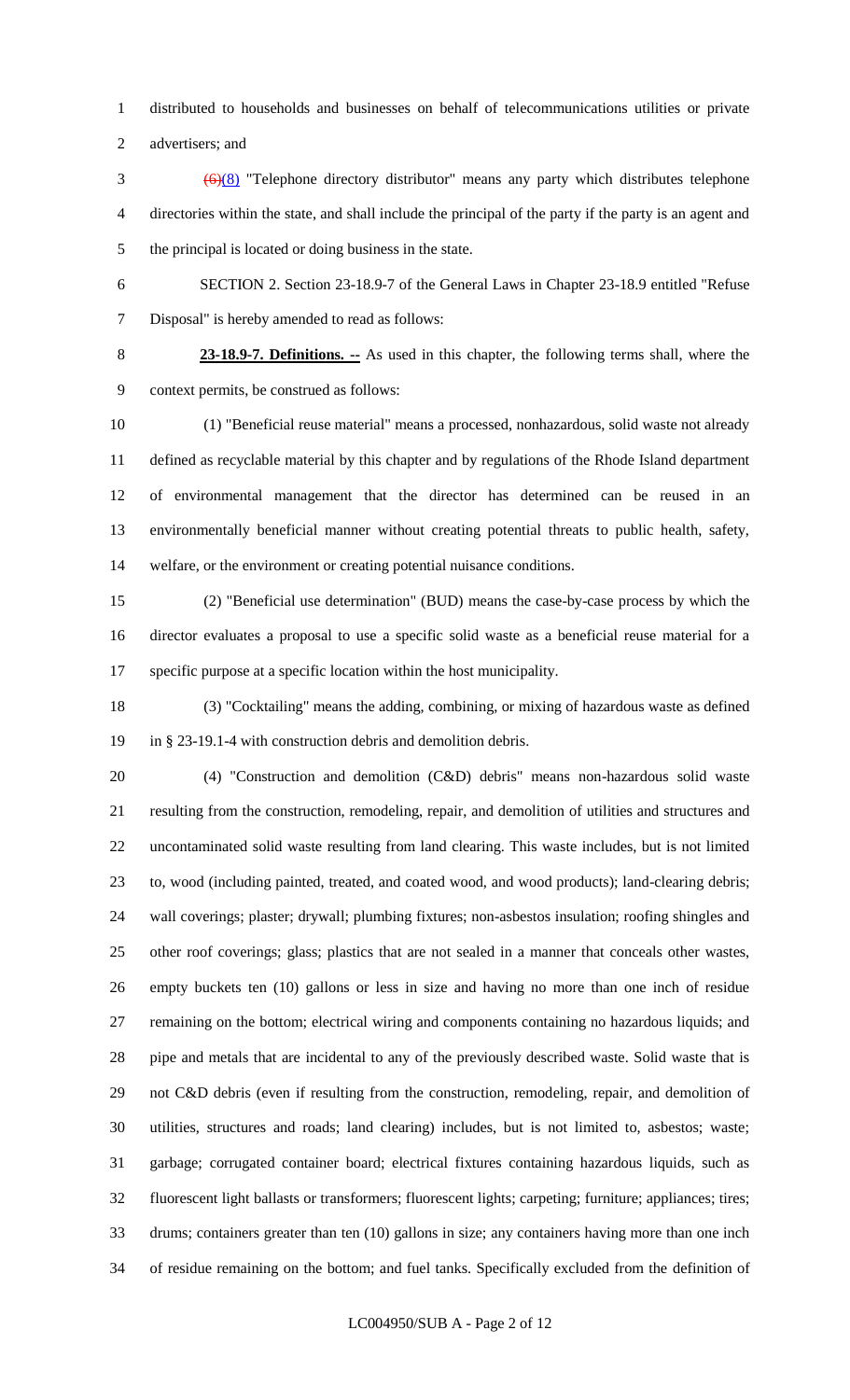construction and demolition debris is solid waste (including what otherwise would be construction and demolition debris) resulting from any processing technique, other than that employed at a department-approved C&D debris processing facility, that renders individual waste components unrecognizable, such as pulverizing or shredding.

 (5) "Construction and demolition debris processing facility" means a solid waste management facility that receives and processes construction and demolition debris. These facilities must demonstrate, through records maintained at the facility and provided to the department, that seventy-five percent (75%) of all material received by the facility is processed and removed from the site within six (6) weeks of receipt on a continuous basis, and that in no case stores material on site for over three (3) months; provided, however, these facilities do not include municipal compost facilities.

 (6) "Construction and demolition debris separation facility" means a facility that receives, separates, and/or screens construction and demolition debris into its components for subsequent resale or processing that includes, but is not limited to, grinding, shredding, crushing, or landfilling at another location separate and apart from the location on which the separation occurs.

 (7) "Director" means the director of the department of environmental management or any subordinate or subordinates to whom the director has delegated the powers and duties vested in him or her by this chapter.

 (8) "Expansion" means any increase in volume, size, or scope, either vertically, horizontally, or otherwise; provided, however, that this section does not apply to the vertical expansion of the Charlestown municipal landfill until the closure date of July 1, 2000.

 (9) "Person" includes an individual, firm, partnership, association, and private or municipal corporation.

25 (10) "Recyclable materials" means those materials separated from solid waste for reuse. 26 The director of the department of environmental management, through regulations, shall specify 27 those materials that are to be included within the definition of recyclables. which can be further 28 sorted into commodities to be sold or delivered to a manufacturer or processor to be transformed into new, usable or marketable materials. The director of Rhode Island resource recovery corporation shall specify those materials that are to be included within the definition of recyclable 31 materials. The materials to be included may change from time to time depending upon new technologies, economic conditions, waste stream characteristics, environmental effects, or other factors.

(11) "Segregated solid waste" means material separated from other solid waste for reuse.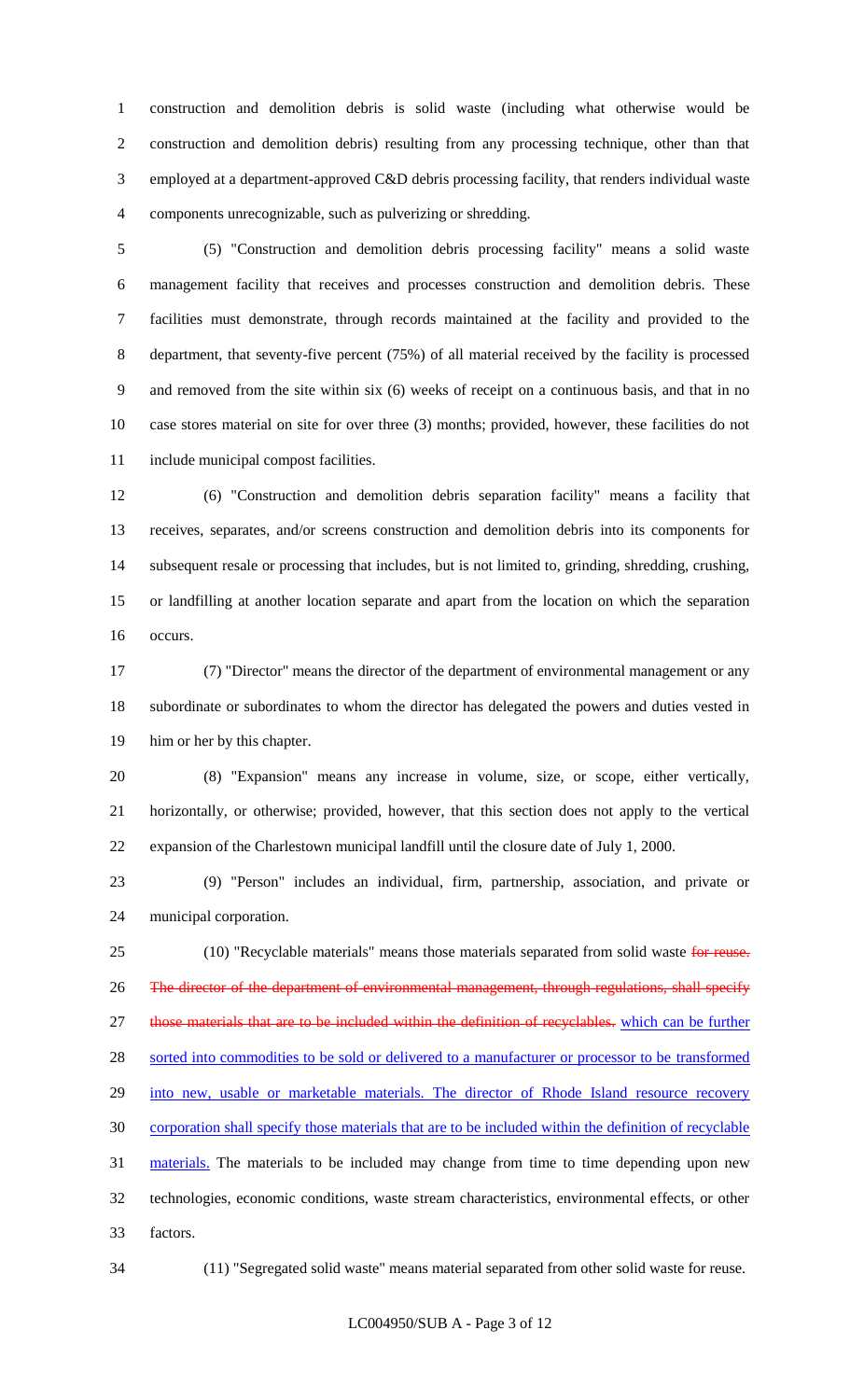(12) "Solid waste" means garbage, refuse, tree waste as defined by subsection 14 of this section, and other discarded solid materials generated by residential, institutional, commercial, industrial, and agricultural sources, but does not include solids or dissolved material in domestic sewage or sewage sludge or dredge material as defined in chapter 6.1 of title 46, nor does it include hazardous waste as defined in chapter 19.1 of this title, nor does it include used asphalt, concrete, or Portland concrete cement.

 (13) "Solid waste management facility" means any plant, structure, equipment, real and personal property, except mobile equipment or incinerators with a capacity of less than one thousand pounds (1,000 lbs.) per hour, operated for the purpose of processing, treating, or disposing of solid waste but not segregated solid waste. Any solid waste management facility that stores waste materials containing gypsum on site over three (3) months must install and maintain an active gas collection system approved by the department of environment management.

 (14) (a) "Tree Waste" means all parts of a tree, including stumps, branches, and logs that shall be considered solid waste for purposes of this chapter unless the tree waste meets the following criteria:

(1) The tree waste remains on the property where it was generated; or

 (2) The tree waste remains in the possession of the person who generated it and is stored above the ground surface, on property that the same person controls, for purposes of recycling and reuse; or

 (3) The tree waste, whether generated on or off-site, is being actively managed as a usable wood product such as landscape mulch, wood chips, firewood, or mulch.

 (b) The application of the criteria set forth in this section shall not be deemed to abrogate, diminish, or impair the enforcement of the requirements established pursuant to chapter 28.1 of this title or the authority of the state and/or a city or town to protect the public health, safety, or welfare from a public nuisance resulting from the storage and handling of tree waste.

 (15) "Organic waste material" means the organic material portion of the solid waste stream, including, but not limited to, food scraps, food processing residue, and soiled or unrecyclable paper that has been separated from nonorganic material.

 (16) "Composting facility" means land, appurtenances, structures, or equipment where organic materials originating from another process or location that have been separated at the point or source of generation from nonorganic material are recovered using a process of accelerated biological decomposition of organic material under controlled aerobic conditions.

 (17) "Anaerobic digestion facility" means a facility employing a closed vessel to perform a closed process of accelerated biodegradation of organic materials and/or organic solid wastes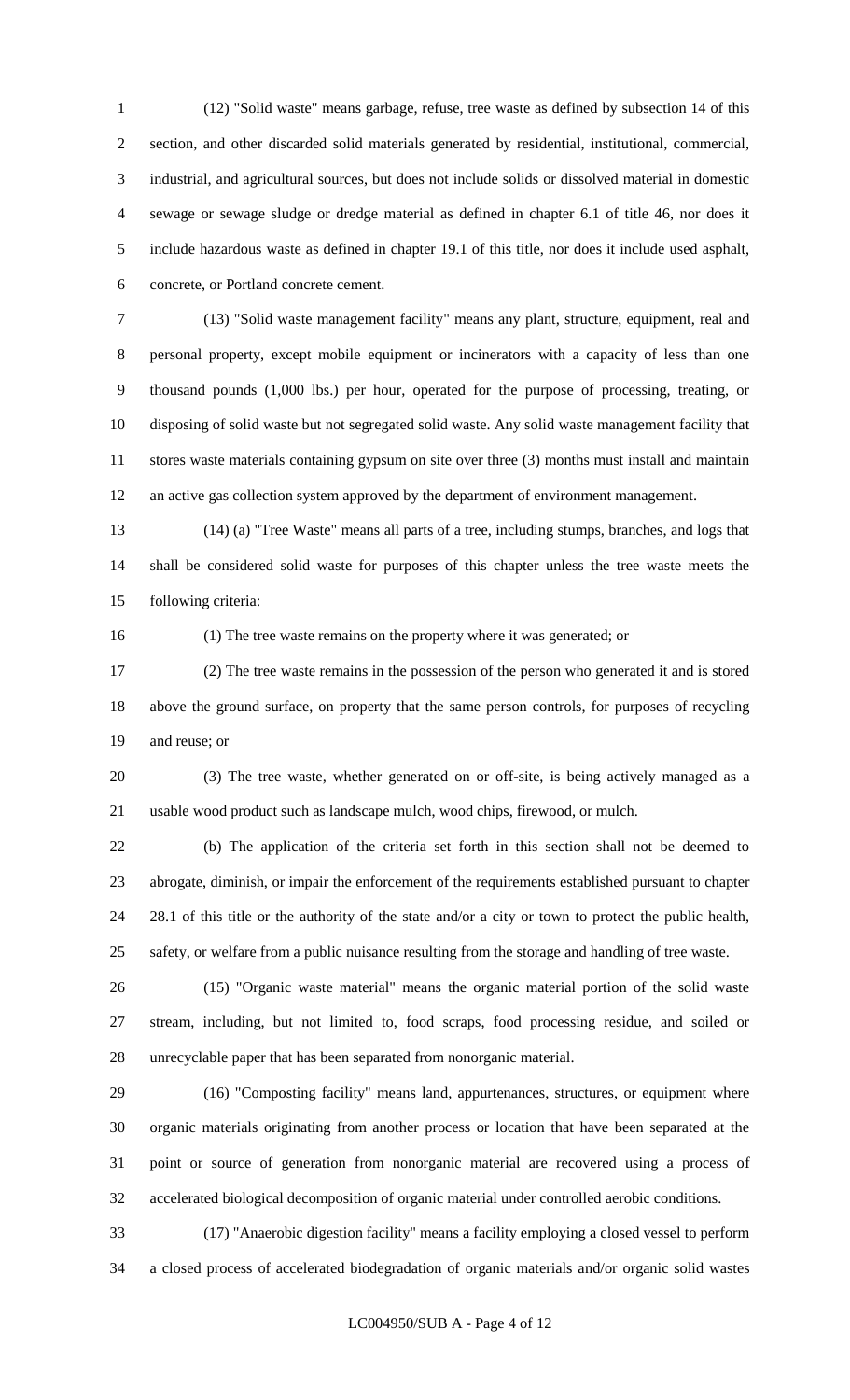into biogas and digestate, using microorganisms under controlled conditions in the absence of

oxygen.

(18) "Other authorized recycling method" means:

 (i) Recycling organic waste material on site or treating organic waste material via on-site organic treatment equipment permitted pursuant to the general laws or federal law; or

 (ii) Diverting organic waste material for agricultural use, including consumption by animals.

 (19) "Covered entity" means each commercial food wholesaler or distributor, industrial food manufacturer or processor, supermarket, resort or conference center, banquet hall, restaurant, religious institution, military installation, prison, corporation, hospital or other medical care institution, and casino.

(20) "Covered educational institution" means a higher educational or research institution.

 (21) "Covered educational facility" means a building or group of two (2) or more interconnected buildings owned or used by a covered educational institution at which organic waste materials are generated.

 SECTION 3. Section 23-18.12-2 of the General Laws in Chapter 23-18.12 entitled "Beverage Container Recyclability" is hereby amended to read as follows:

 **23-18.12-2. Definitions. --** (a) "Beverage container" means any sealable bottle, can, jar, or carton which contains a beverage.

 (b) "Beverage retailer" means any person who engages in the sale of a beverage container to a consumer within the state, or any operator of a vending machine.

 (c) "Beverage wholesaler" means any person who engages in the sale of beverage containers to beverage retailers in this state, including any brewer, manufacturer, or bottler who engages in the sales.

 (d) "Beverages" include milk, juices, carbonated soft drinks, soda water, mineral water, beer, and other malt beverages, wine and wine coolers, and all other packaged liquors and liquid mixes.

(e) "Corporation" means the Rhode Island resource recovery corporation.

(f) "Department" means the department of environmental management.

 (g) "Distributor establishments" means all sales outlets, stores, and shops located in this state that sell beverages to consumers, except merchants who sell prepared food or drink for consumption on the premises.

 (h) "Recyclable" means recovered resources able to be reused in manufacturing, 34 agriculture, power production, or other processes. "Recycling" means any process in which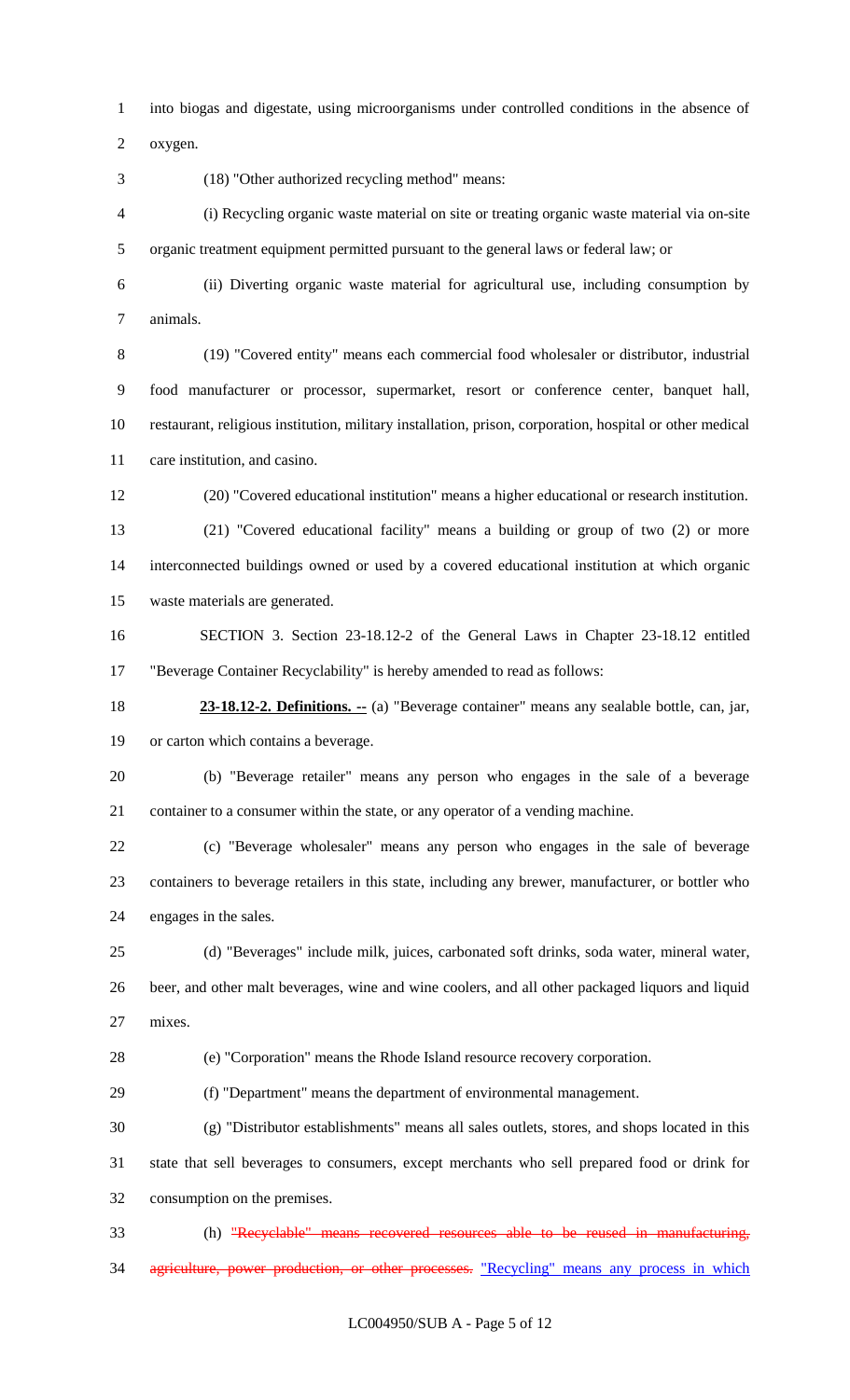1 discarded products lose their original identity or form as they are transformed into new, usable or

2 marketable materials and expressly excludes the use of discarded products for energy production.

 (i) "Recycling rate" means the percentage by weight of a particular beverage container that is recovered from municipal and/or commercial collection programs for recycling. The recycling rate shall apply only to those beverages included in the state mandatory recycling program.

 (j) "Reusable" means able to be refilled after proper processing on an economically feasible basis as a beverage container.

 (k) "Recyclable materials" means those materials separated from solid waste which can 10 be further sorted into commodities to be sold or delivered to a manufacturer or processor to be 11 transformed into new, usable or marketable materials. The director of Rhode Island resource recovery corporation shall specify those materials that are to be included within the definition of 13 recyclable materials. The materials to be included may change from time to time depending upon new technologies, economic conditions, waste stream characteristics, environmental effects, or 15 other factors.

 SECTION 4. Section 23-19-5 of the General Laws in Chapter 23-19 entitled "Rhode Island Resource Recovery Corporation" is hereby amended to read as follows:

**23-19-5. Definitions.** -- The following words and phrases have the meanings ascribed to them in this section unless the context clearly indicates otherwise:

 (1) "Bonds and notes" means bonds, including without limitation refunding bonds, notes, including without limitation renewal notes and bond anticipation notes, and other obligations or evidences of indebtedness of the corporation issued pursuant to the provisions of this chapter and the resolutions of the corporation.

(2) "Central landfill" means the central landfill located in Johnston.

 (3) "Corporation" means the Rhode Island resource recovery corporation created and established pursuant to this chapter.

 (4) "Landfill revenues" means the surplus, if any, of all tipping fees and other revenues received at the central landfill over the annual costs of the landfill, and a pro-rata share of the corporation's administrative expenses.

 (5) "Municipal solid waste" means that solid waste generated by the residents of a municipality in the course of their daily living, the disposal of which the governing body of that municipality has undertaken in the discharge of its duties to protect the health of the municipality. Municipal solid waste does not include solid waste generated by residents of a municipality in the course of their employment or that generated by any manufacturing or commercial enterprise.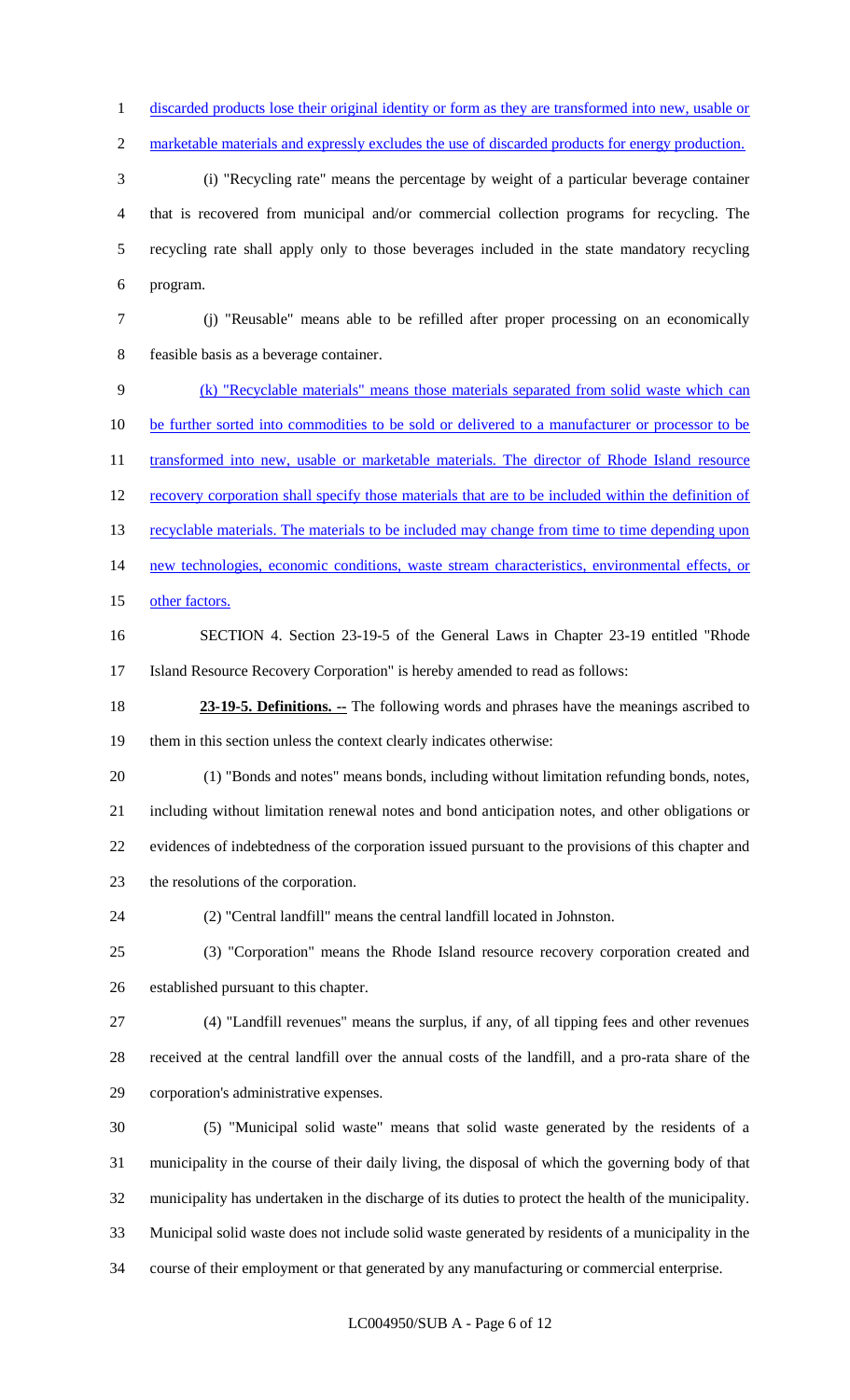(6) "Municipal solid waste disposal arrangements" means those arrangements entered into by a municipality which provide for the final disposal of wastes in a manner approved by the department of health, the department of environmental management, and the corporation; provided, however, that the disposal of wastes in transfer stations or facilities for interim storage shall not constitute final disposal of the wastes.

(7) "Municipality" means any town or city within the state.

 (8) "Person" means any individual, firm, institution, partnership, association or corporation, public, or private, organized or existing under the laws of the state or other states including federal corporations, but excluding municipalities.

 (9) "Project" means the design, acquisition, ownership, operation, construction, rehabilitation, improvement, development, sale, lease, or other disposition of, or the provision of financing for, any solid waste management facility or the industrial and/or business parks in the town of Johnston authorized by § 23-19-9(a)(7) and the highway access authorized by § 23-19- 10.3.

15 (10) "Recyclable materials" means those materials separated from solid waste for reuse. 16 The director of the department of environmental management through regulations shall specify 17 those materials that are to be included within the definition of recyclables. which can be further 18 sorted into commodities to be sold or delivered to a manufacturer or processor to be transformed 19 into new, usable or marketable materials. The director of Rhode Island resource recovery corporation shall specify those materials that are to be included within the definition of recyclable 21 materials. The materials to be included may change from time to time depending upon new technologies, economic conditions, characteristics of the waste stream, environmental effects, or other factors.

24 (11) "Recycling" means the reuse of recovered resources in manufacturing, agriculture, 25 power production, or other processes any process in which discarded products lose their original 26 identity or form as they are transformed into new, usable or marketable materials and expressly excludes the use of discarded products for energy production.

 (12) "Resource recovery" means the processing of solid wastes in such a way as to produce materials or energy that may be used in manufacturing, agriculture, and other processes.

 (13) "Resource recovery system" means the corporation's integrated system of resource recovery consisting of a series of waste processing facilities designed to process a minimum of seventy percent (70%) of the municipal and commercial solid waste streams by employing an on- site waste separation technology for the purpose of recycling and/or reusing a minimum of seventy percent (70%) of the solid waste stream, and minimal use of landfills for the purpose of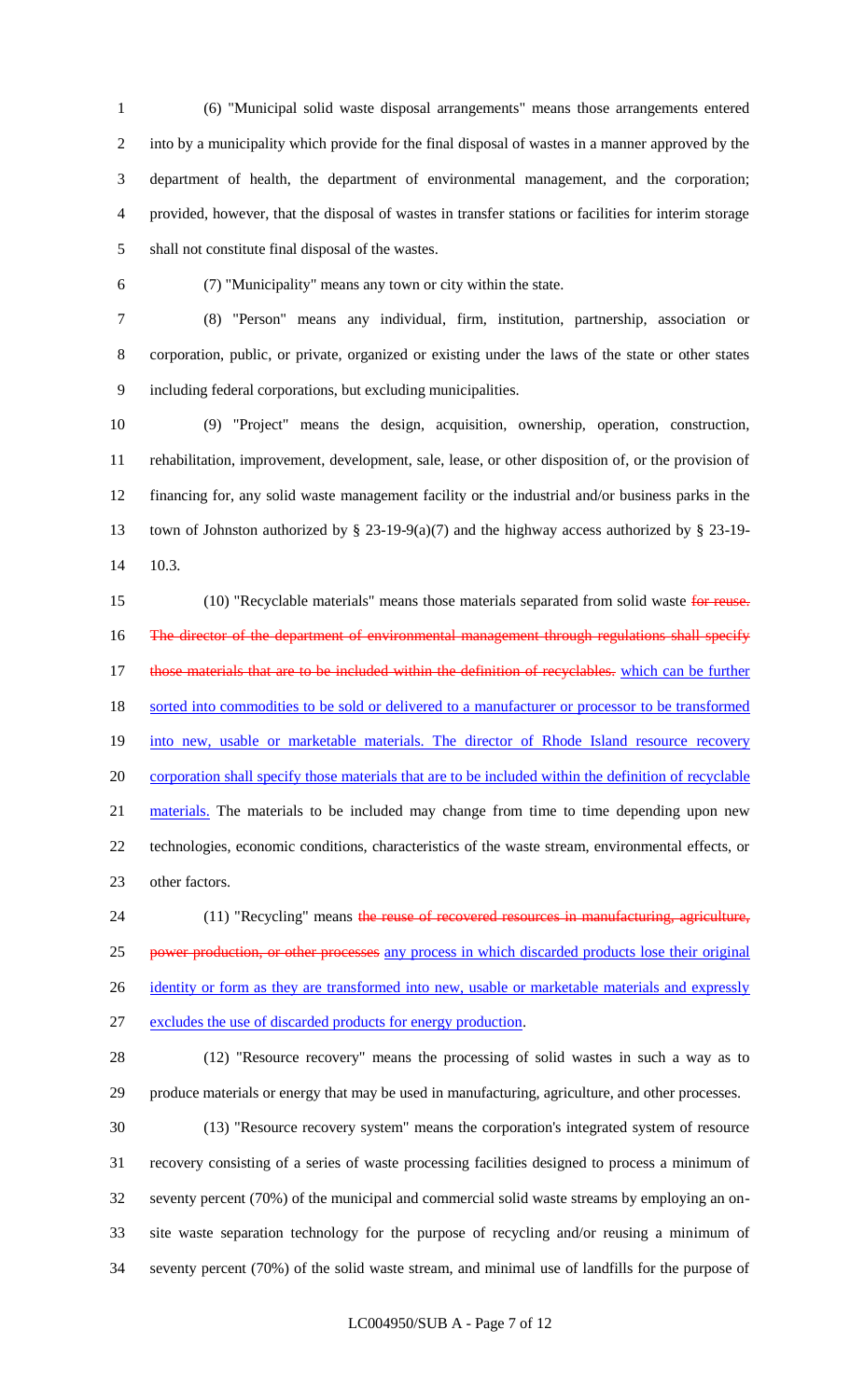providing temporary backup or bypass landfill capacity and residue disposal from waste processing facilities and any other related facilities and services.

 (14) "Resource recovery system costs" means all operating costs of the system; debt service and other financing costs related to the resource recovery system; the costs of recycling grants-in-aid and similar obligations of the corporation; allocations for extraordinary and unexpected costs; and a pro-rata share of the corporation's administrative expenses.

 (15) "Resource recovery system revenues" means all amounts received by the corporation as municipal tipping fees, non-municipal tipping fees, energy revenues, revenues from the sale of recyclable materials, and all other revenues received with respect to the resource recovery system, but shall not include any landfill revenues and any amounts received as a state subsidy.

 (16) "Revenues" means monies or income received by the corporation in whatever form, including but not limited to fees, charges, lease payments, interest payments on investments, payments due and owing on account of an instrument, contract, or agreement between the corporation, any municipality, or person, gifts, grants, or any other monies or payments to which the corporation is entitled under the provisions of this chapter or any other law, or of any agreement, contract, or indenture.

 (17) "Segregated solid waste" means material which has been separated from the waste 19 stream at the generation source for the purpose of recovering and recycling the materials.

 (18) "Solid waste" means garbage, refuse, sludge from a waste treatment plant, water supply treatment plant, or air pollution control facility and other discarded materials, including solid, liquid, semisolid, or contained gaseous material generated by residential, institutional, commercial, industrial, and agricultural sources but does not include solids or dissolved materials in domestic sewage.

 (19) "Solid waste management facility" means any plant, structure, equipment, and other property, real, personal, or mixed, or the modification or replacement of any of the foregoing, for the receipt, storage, treatment, utilization, processing, transporting, or final disposition of or recovery of resources from solid waste other than segregated solid waste, or any facility which disposes of solid waste by reconstituting, converting, or otherwise recycling it into material which is not waste; or any property or system to be used in whole or in part for any of the previously mentioned purposes, whether or not another purpose is also served by it; or any other property or system incidental to, or which has to do with, or the end purpose of which, is any of the foregoing; or any combination of two (2) or more of the foregoing.

(20) "Statewide resource recovery system development plan" means that plan which will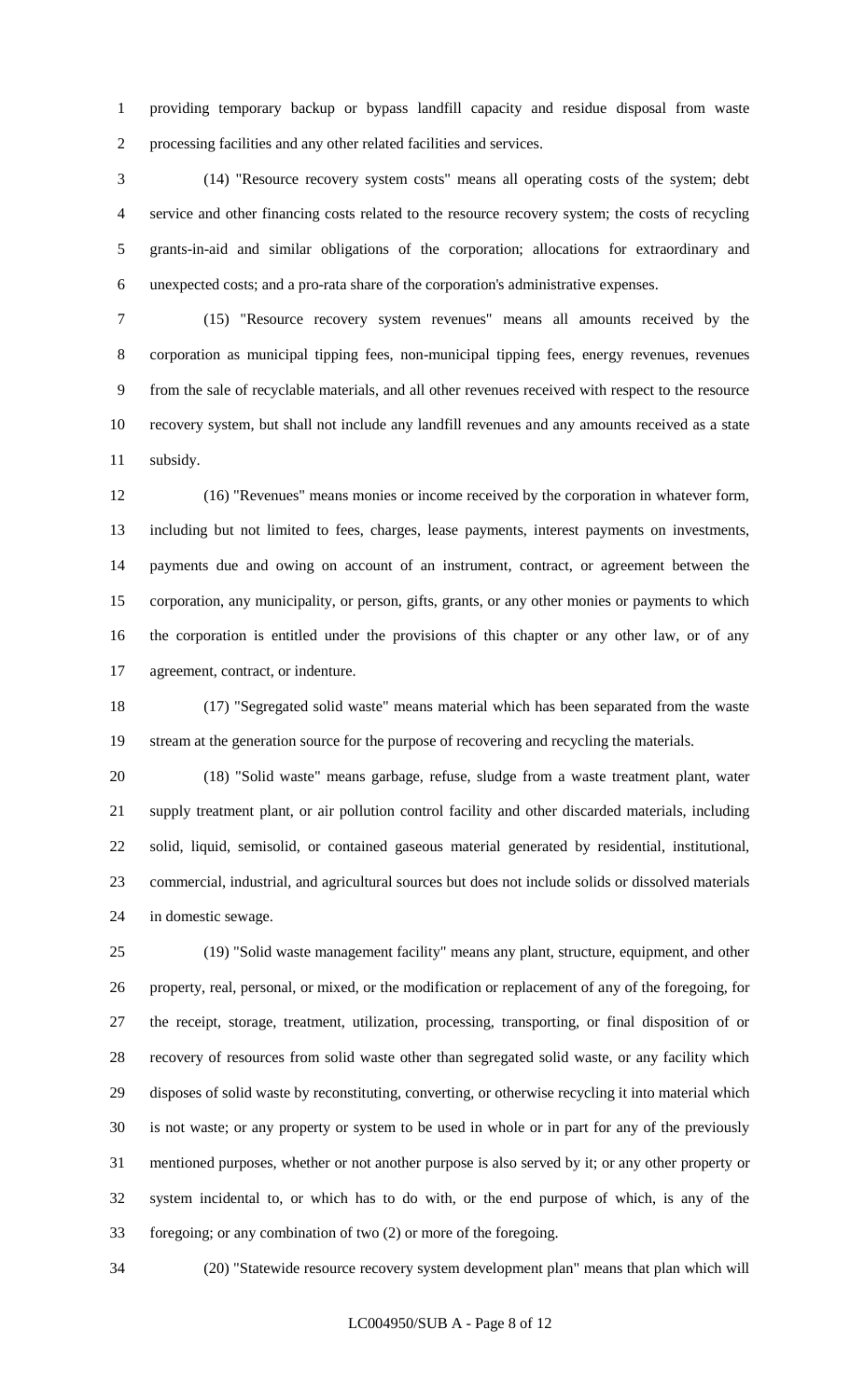specify the location, size, and type of solid waste management facilities that may be required to develop an integrated statewide resource recovery system for the effective management of solid waste in Rhode Island. It will also specify a proposed schedule by which the component facilities will be phased into the statewide system, and it will provide for the administrative and financial requirements for implementing the plan.

 (21) "Waste management" means actions taken to effectuate the receipt, storage, transportation, and processing for resource recovery and recycling, or for the ultimate disposal, of solid waste.

 (22) "Waste processing facility" means a solid waste facility employing recycling based technology employing an on-site waste separation technology designed to process both nonsource separated and source separated solid waste for the purpose of recycling, and/or composting, and/or reusing a minimum of seventy percent (70%) of the municipal and commercial solid waste streams.

 SECTION 5. Section 37-15-3 of the General Laws in Chapter 37-15 entitled "Litter Control and Recycling" is hereby amended to read as follows:

 **37-15-3. Definitions. --** As used in this chapter the following terms shall, where the context permits, be construed as follows:

 (1) "Community recycling center" means a central collection point in a community for recyclable materials, or a point where the materials are taken after being collected to be processed.

(2) "Department" means the department of environmental management.

(3) "Director" means the director of the department of environmental management.

 (4) "Litter" means garbage, trash, waste, rubbish, ashes, cans, bottles, wire, paper, cartons, boxes, automobile parts, furniture, glass, or anything else of an unsightly or unsanitary nature thrown, dropped, discarded, placed, or deposited by a person on public property, on private property not owned by the person, or in or on waters of the state, unless the person has:

(i) Been directed to do so by a public official as part of a litter collection drive;

 (ii) Discarded, thrown, dropped, placed, or discarded the material in a litter receptacle in a manner that prevented the material from being carried away by the elements; or

 (iii) Been issued a license or permit covering the material pursuant to chapters 18.9 and 19.1 of title 23.

 (5) "Litter bag" means a bag, sack, or other container made of any material which is large enough to serve as a receptacle for litter inside a vehicle or watercraft.

(6) "Litter receptacle" means those containers adopted by the department of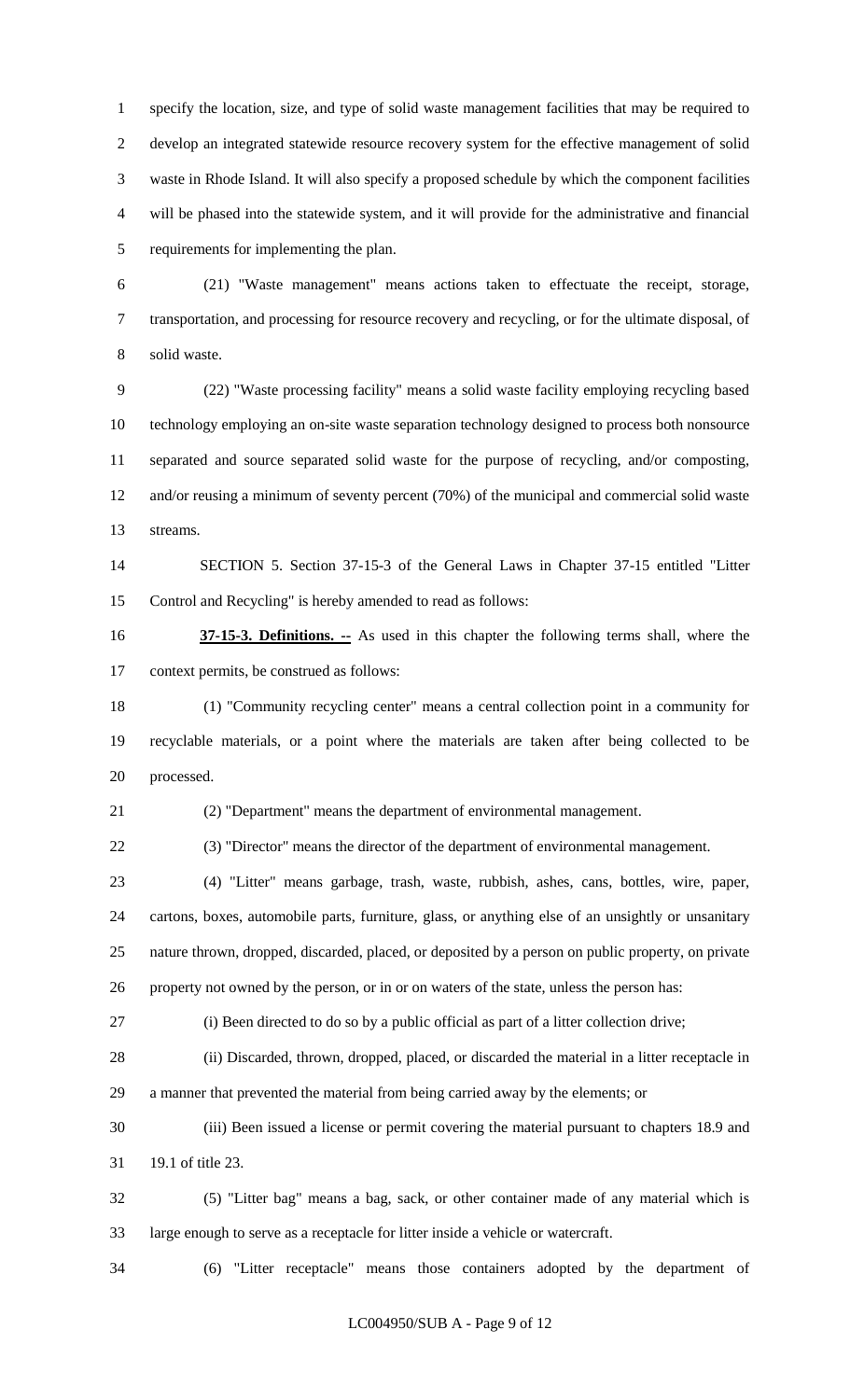environmental management and which may be standardized as to size, shape, capacity, and color and which shall bear the state anti litter symbol, as well as any other receptacles suitable for the depositing of litter.

 (7) "Person" means any natural person, political subdivision, government agency, public or private corporation, partnership, joint venture, association, firm, individual proprietorship, or other entity whatsoever.

(8) "Program" means those activities of the department to encourage, manage, and fund

litter control and recycling pursuant to this chapter.

 (9) "Public place" means any area that is used or held out for use by the public whether owned or operated by public or private interests.

11 (10) "Recycling" means the reuse of recovered resources in manufacturing, agriculture, 12 power production, or other processes any process in which discarded products lose their original 13 identity or form as they are transformed into new, usable or marketable materials and expressly

excludes the use of discarded products for energy production.

 SECTION 6. Section 37-15.1-3 of the General Laws in Chapter 37-15.1 entitled "Hard-to-Dispose Material-Control and Recycling" is hereby amended to read as follows:

 **37-15.1-3. Definitions. --** As used in this chapter the following terms shall, where the context permits, be construed as follows:

 (1) "Community recycling center" means a central collection point in a community for hard-to-dispose material, or a point where those materials are taken after being collected to be processed.

(2) "Department" means the department of environmental management.

(3) "Director" means the director of the department of environmental management.

 (4) "Hard-to-dispose of material" means and encompasses the following materials: petroleum-based or synthetic lubricating oils, including, but not limited to, lubricants in internal combustion engines; tires used on motorized vehicles and trailers, including cars, trucks, buses, and heavy construction equipment; glycol-based antifreeze and organic solvents. A petroleum- based or synthetic lubricating oil which is recycled and/or re-refined is not, nor shall it be considered, a hard-to-dispose material.

 (5) "Organic solvents" means any compounds of carbon which are liquids at standard conditions, and which are used as dissolvers, viscosity reducers, dilutents, thinners, reagents, or cleaning agents, (excluding carbon monoxide, carbon dioxide, carbonic acid, metallic carbides, metallic carbonates, and ammonium carbonate) and which are listed as hazardous waste pursuant to the state hazardous waste program pursuant to chapter 19.1, title 23.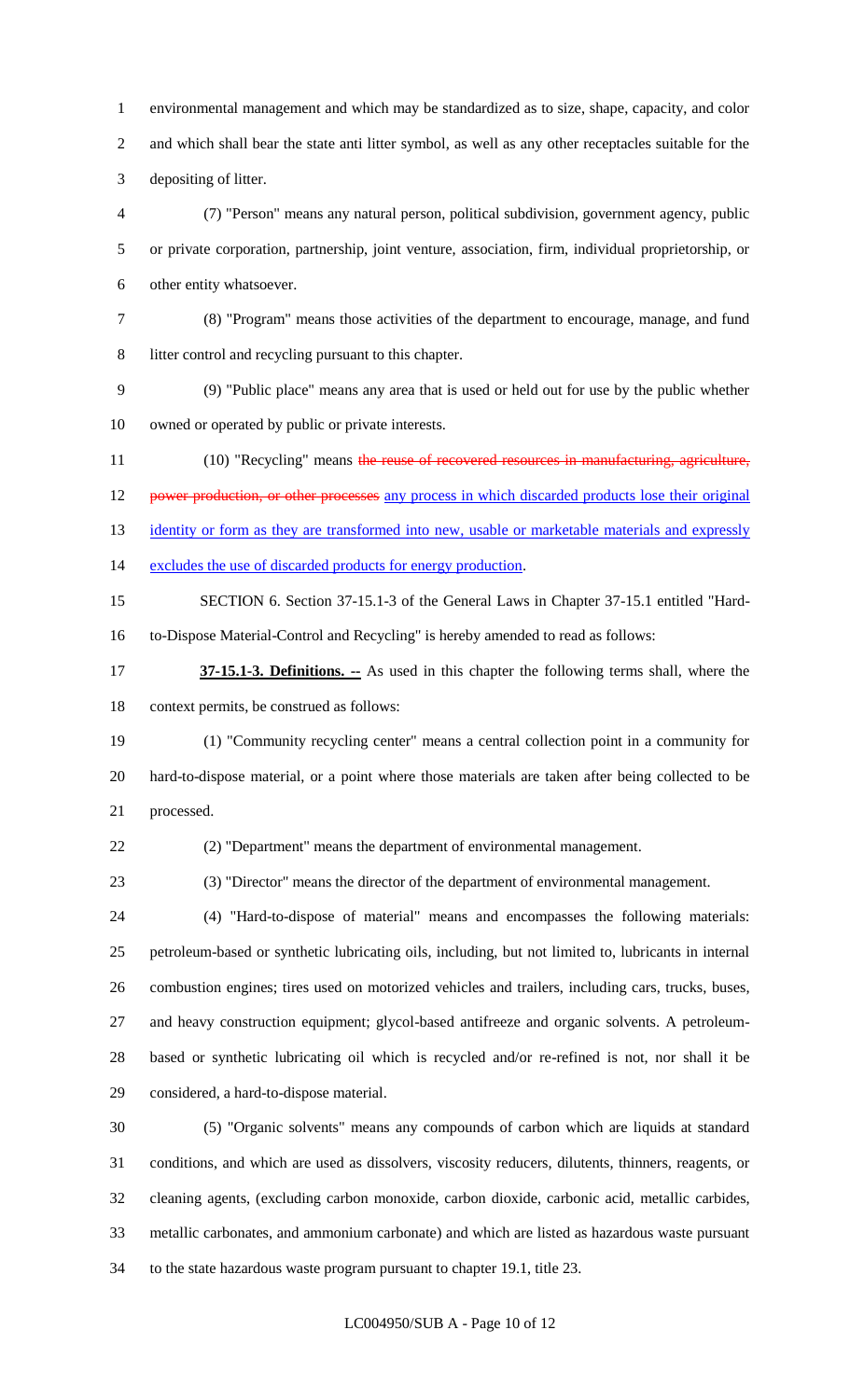(6) "Person" means any natural person, political subdivision, government agency, public or private corporation, partnership, joint venture, association, firm, individual proprietorship, or other entity whatsoever.

 (7) "Program" means those activities of the department to encourage, manage, and fund hard-to-dispose material control and recycling, and to aid in the monitoring and tracking, reduction, recycling, and reuse of hard-to-dispose material control and recycling pursuant to this chapter.

 (8) "Public place" means any area that is used or held out for use by the public whether owned or operated by public or private interests.

(9) "Recycling" means the reuse of recovered resources in manufacturing, agriculture,

11 power production, or other processes any process in which discarded products lose their original

12 identity or form as they are transformed into new, usable or marketable materials and expressly

13 excludes the use of discarded products for energy production.

SECTION 7. This act shall take effect upon passage.

LC004950/SUB A ========

========